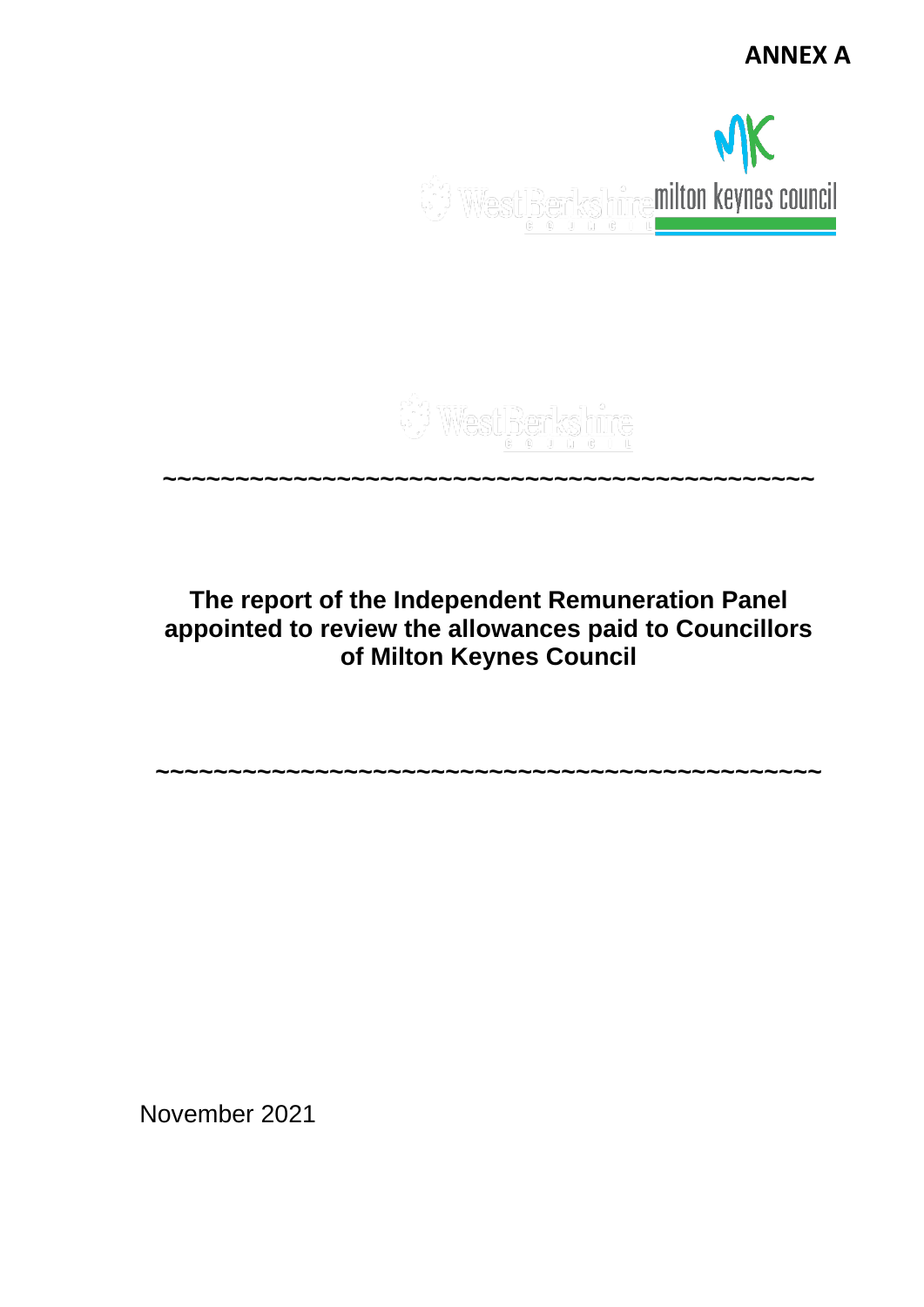## **CONTENTS**

| $\mathbf{1}$ . |     |                                                                                |     |
|----------------|-----|--------------------------------------------------------------------------------|-----|
| 2.             |     |                                                                                |     |
| 3.             |     |                                                                                |     |
|                | 3.1 |                                                                                |     |
|                | 3.2 |                                                                                |     |
| 4.             |     |                                                                                |     |
|                | 4.1 |                                                                                |     |
|                | 4.2 |                                                                                |     |
|                | 4.3 |                                                                                |     |
|                |     |                                                                                |     |
|                | 4.5 |                                                                                |     |
|                | 4.6 |                                                                                |     |
|                | 4.7 |                                                                                |     |
|                | 4.8 | REVOCATION OF CURRENT SCHEME OF ALLOWANCES / IMPLEMENTATION OF NEW SCHEME  145 |     |
| 5.             |     |                                                                                |     |
|                | 5.1 |                                                                                |     |
|                | 5.2 |                                                                                |     |
| 6.             |     |                                                                                | 156 |

| <b>Appendix 1</b> | Basic Allowance/Special Responsibility Allowances/Co-optees' Allowance/<br>Dependants' Carers' Allowance / Mayoral Allowances - Summary of<br>Recommendations | 16              |
|-------------------|---------------------------------------------------------------------------------------------------------------------------------------------------------------|-----------------|
|                   | <b>Appendix 2</b> IRP Review of Councillor Allowances Responses to the Questionnaire 2021                                                                     |                 |
|                   | Appendix 3 Comparative data of allowances paid to councillors of the other unitary<br>councils (South East Employers, Members Allowances Survey 2020)         | Available<br>on |
| Appendix 4        | Comparative data of allowances from the Milton Keynes Family Group of<br>Councils                                                                             | request         |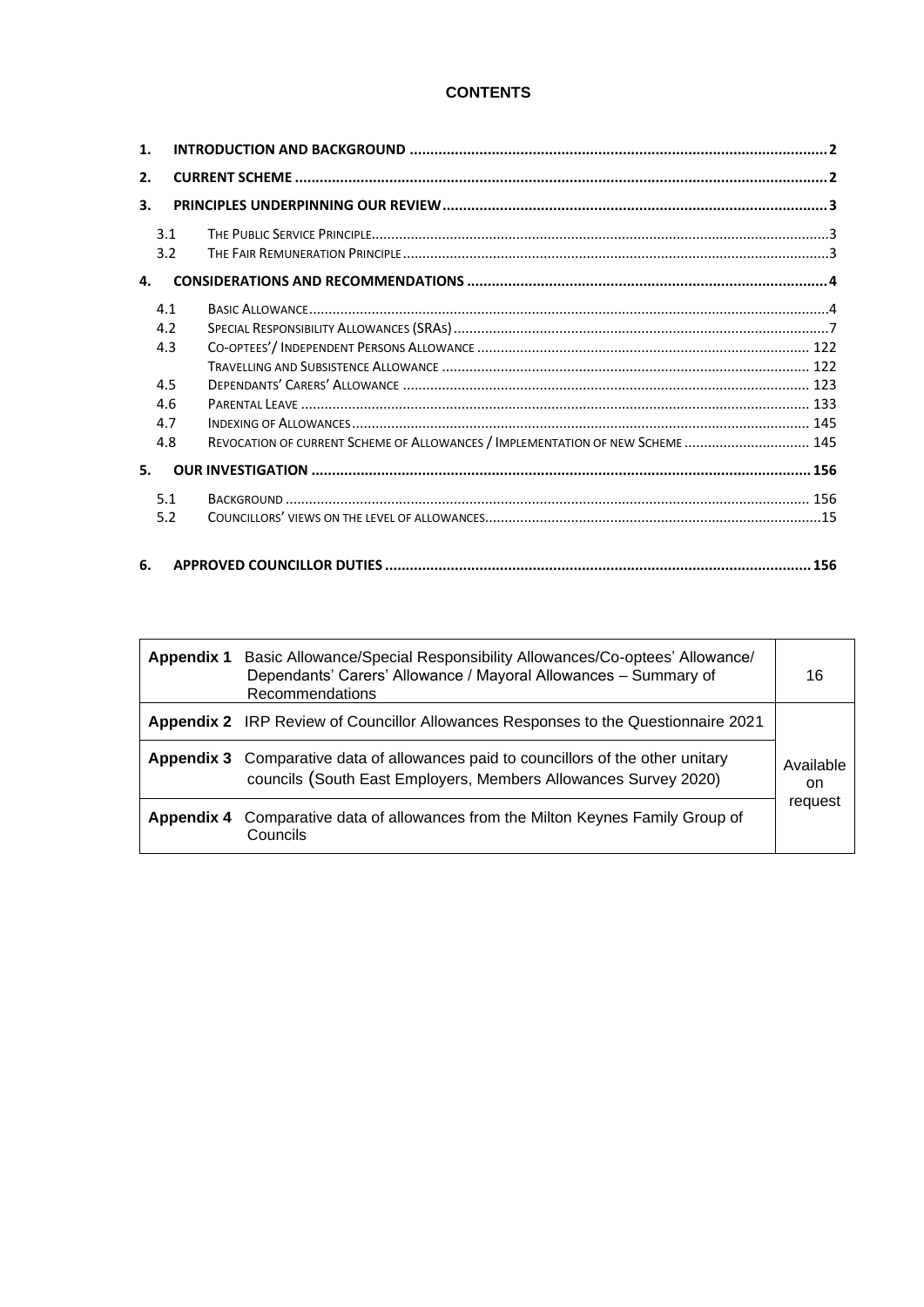# <span id="page-2-0"></span>**1. INTRODUCTION AND BACKGROUND**

- 1.1.1 The Local Authorities (Members' Allowances) (England) Regulations 2003 ("the 2003 Regulations"), as amended, require all local authorities to appoint an independent remuneration panel (IRP) to advise on the terms and conditions of their scheme of councillors' allowances.
- 1.1.2 Milton Keynes Council formally appointed the following persons to undertake this process and make recommendations on its future scheme.

Stewart Bailey – Local resident and Managing Director, Virtual Viewing Ruby Parmar- Local Resident and Former PWC Director Mark Palmer – Development Director, South East Employers (Chair) Clive Parker- Local Resident and former Local Government Officer, provided administrative support to the Panel

- 1.1.3 Our terms of reference were in accordance with the requirements of the 2003 Regulations, together with "Guidance on Consolidated Regulations for Local Authority Allowances" issued jointly by the former Office of the Deputy Prime Minister and the Inland Revenue (July 2003). Those requirements are to make recommendations to the Council as to:
	- (a) the amount of basic allowance to be payable to all councillors.
	- (b) the level of allowances and whether allowances should be payable for:
		- (i) special responsibility allowances.
		- (ii) travelling and subsistence allowance.
		- (iii) dependants' carers' allowance.
		- (iv) parental leave and.
		- (v) co-optees' allowance.

and the amount of such allowances.

- (c) whether payment of allowances may be backdated if the scheme is amended at any time to affect an allowance payable for the year in which the amendment is made.
- (d) whether adjustments to the level of allowances may be determined according to an index and if so which index and how long that index should apply, subject to a maximum of four years before its application is reviewed.

## <span id="page-2-1"></span>**2. CURRENT SCHEME**

- 2.1.1 The last review of councillors' allowances was undertaken by the IRP for the Council in 2017.
- 2.1.2 The Scheme currently provides that all councillors are each entitled to a total basic allowance of £10,924 per annum, with effect from April 2021. In addition, some councillors receive special responsibility allowances for undertaking additional duties.
- 2.1.3 Councillors may also claim the cost of travel and subsistence expenses and for expenditure on the care of children or dependants whilst on approved duties.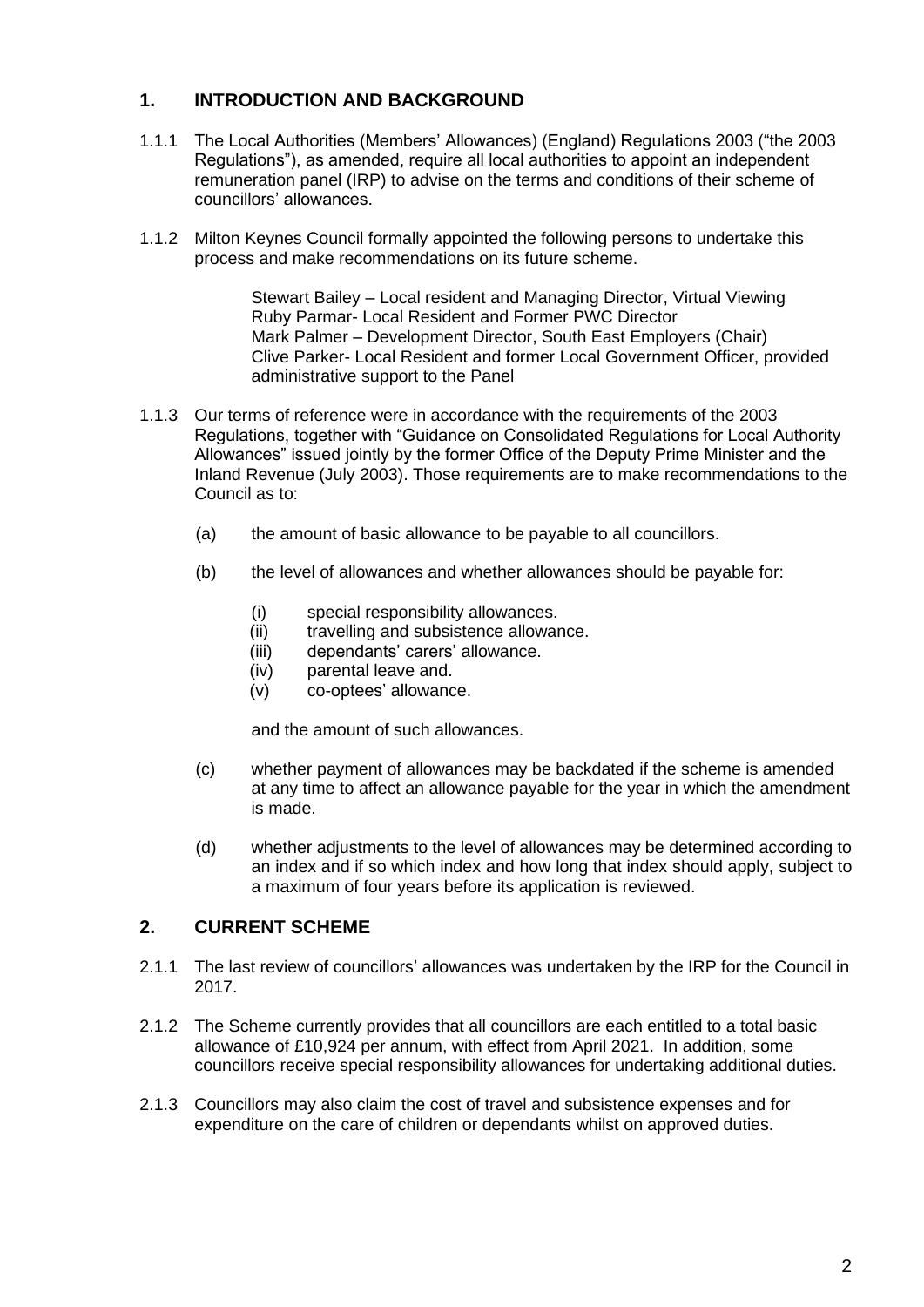# <span id="page-3-0"></span>**3. PRINCIPLES UNDERPINNING OUR REVIEW**

# <span id="page-3-1"></span>**3.1 The Public Service Principle**

- 3.1.1 This is the principle that an important part of being a councillor is the desire to serve the public and, therefore, not all of what a councillor does should be remunerated. Part of a councillor's time should be given voluntarily. The consolidated guidance notes the importance of this principle when arriving at the recommended basic allowance.<sup>1</sup> Moreover, we found that a public service concept or ethos was articulated and supported by all of the councillors we interviewed and in the responses to the questionnaire completed by councillors as part of our review.
- 3.1.2 To provide transparency and increase an understanding of the Panel's work, we will recommend the application of an explicit Public Service Discount (or PSD). Such a PSD is applied to the time input necessary to fulfil the role of a councillor. Further explanation of the PSD to be applied is given below in section 4.

## <span id="page-3-2"></span>**3.2 The Fair Remuneration Principle**

3.2.1 Alongside the belief that the role of the elected Councillor should, in part, be viewed as unpaid voluntary service, we advocate a principle of fair remuneration. The Panel in 2021 continues to subscribe to the view promoted by the independent Councillors' Commission:

> *Remuneration should not be an incentive for service as a councillor. Nor should lack of remuneration be a barrier. The basic allowance should encourage people from a wide range of backgrounds and with a wide range of skills to serve as local councillors. Those who participate in and contribute to the democratic process should not suffer unreasonable financial disadvantage as a result of doing so.<sup>2</sup>*

- 3.2.2 We are keen to ensure that our recommended scheme of allowances provides reasonable financial compensation for councillors. Equally, the scheme should be fair, transparent, logical, simple, and seen as such.
- 3.2.3 Hence, we continue to acknowledge that:
	- (i) allowances should apply to roles within the Council, not individual councillors.
	- (ii) allowances should represent reasonable *compensation* to councillors for expenses they incur and time they commit in relation to their role, not *payment*  for their work; and
	- (iii) special responsibility allowances are used to recognise the *significant* additional responsibilities which attach to some roles, not merely the extra time required.
- 3.2.4 In making our recommendations, we have therefore sought to maintain a balance between:
	- (i) the voluntary quality of a councillor's role.

2 Rodney Brooke and Declan Hall, *Members' Remuneration: Models, Issues, Incentives and Barriers*. London: Communities and Local Government, 2007, p.3.

<sup>1</sup> The former Office of Deputy Prime Minister – now the Department for Communities, Housing and Local Government, and Inland Revenue, *New Council Constitutions: Guidance on Consolidated Regulations for Local Authority Allowances*, London: TSO, July 2003, paragraph 68.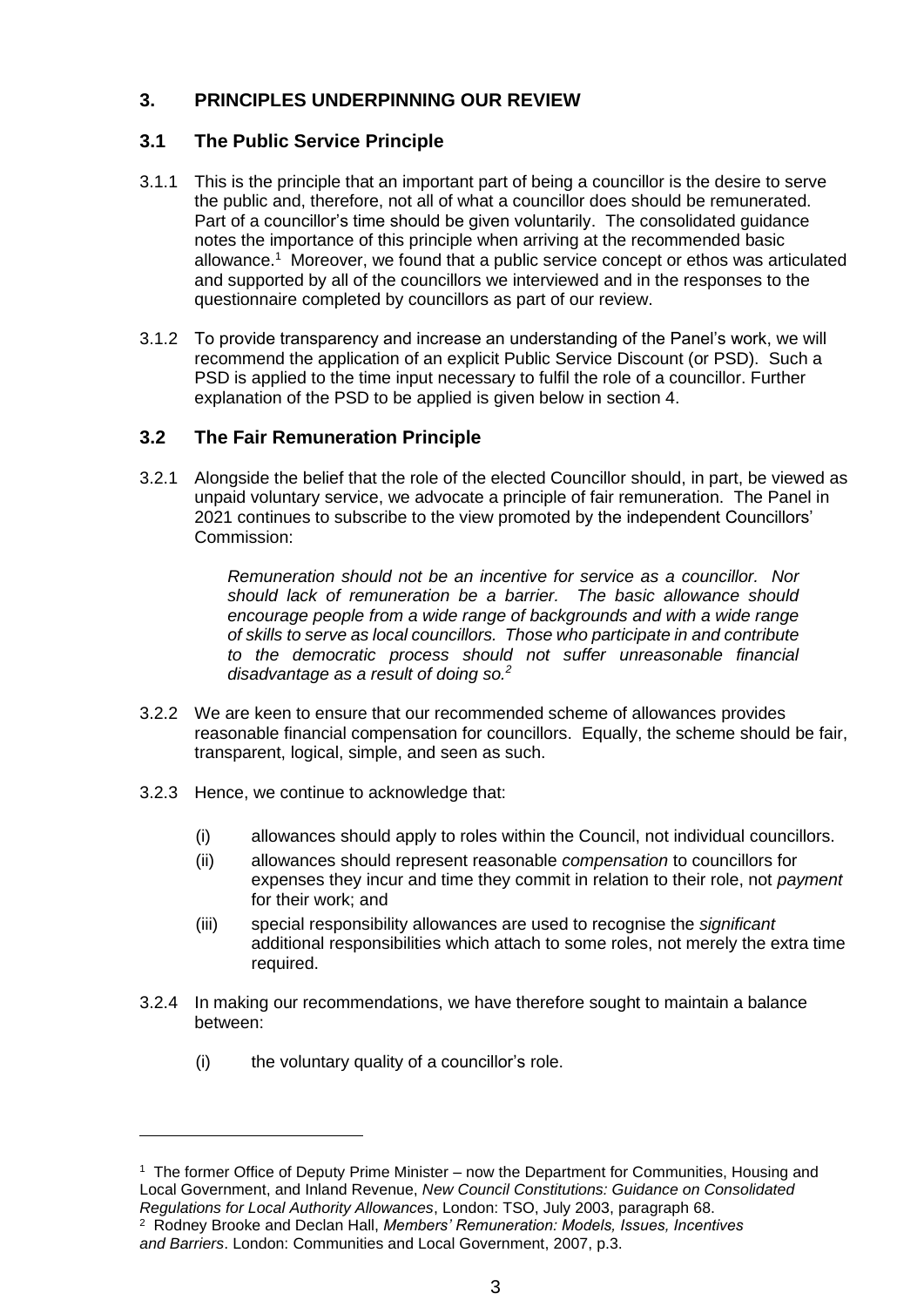- (ii) the need for appropriate financial recognition for the expenses incurred and time spent by councillors in fulfilling their roles; and
- (iii) the overall need to ensure that the scheme of allowances is neither an incentive nor a barrier to service as a councillor.
- 3.2.5 The Panel also sought to ensure that the scheme of allowances is understandable in the way it is calculated. This includes ensuring the bandings and differentials of the allowances are as transparent as possible.
- 3.2.6 In making our recommendations, we wish to emphasise that any possible negative impact they may have is not intended and should not be interpreted as a reflection on any individual councillor's performance in the role.

## <span id="page-4-0"></span>**4. CONSIDERATIONS AND RECOMMENDATIONS**

## <span id="page-4-1"></span>**4.1 Basic Allowance**

- 4.1.1 A Council's scheme of allowances must include provision for a basic allowance, payable at an equal flat rate to all councillors. The guidance on arriving at the basic allowance states, "Having established what local councillors do, and the hours which are devoted to these tasks the local authorities will need to take a view on the rate at which, and the number of hours for which, councillors ought to be remunerated."<sup>3</sup>
- 4.1.2 In addition to the regular cycles of Council and committee meetings, a number of working groups involving councillors may operate. Many councillors are also appointed by the Council to a number of external organisations.
- 4.1.3 We recognise that councillors are responsible to their electorate as:
	- Representatives of a particular ward.
	- Community leaders.
	- Decision makers for the whole Council area.
	- Policy makers for future activities of the Council.
	- Scrutineers and auditors of the work of the Council; and
	- Regulators of planning, licensing and other matters required by Government.
- 4.1.4 The guidance identifies the issues and factors an IRP should have regard to when making a scheme of allowances.<sup>4</sup> For the basic allowance we considered three variables in our calculation: the time required to execute the role effectively; the public service discount; and the rate for remuneration.





<sup>&</sup>lt;sup>3</sup> The former Office of Deputy Prime Minister – now the Department for Housing, Communities and Local Government, and Inland Revenue, *New Council Constitutions: Guidance on Consolidated Regulations for Local Authority Allowances*, London: TSO, July 2003, paragraph 67.

<sup>4</sup> The former Office of Deputy Prime Minister – now the Department for Communities and Local Government, and Inland Revenue, *New Council Constitutions: Guidance on Consolidated Regulations for Local Authority Allowances*, London: TSO, July 2003, paragraphs 66-81.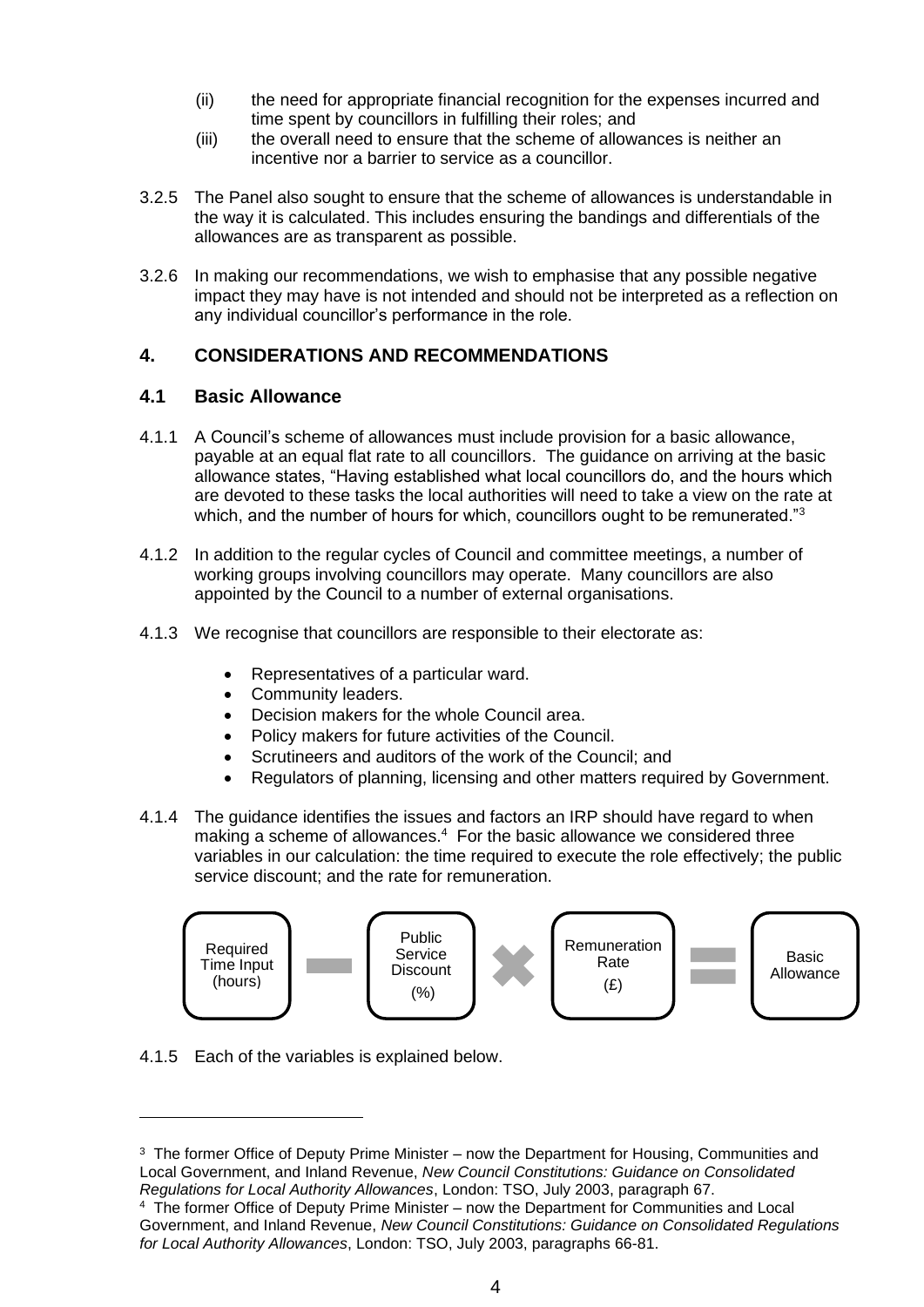## Required Time Input

- 4.1.6 We ascertained the average number of hours necessary per week to undertake the role of a councillor (with no special responsibilities) from questionnaires and interviews with councillors and through reference to the relevant information. In addition, we considered further information about the number, range, and frequency of committee meetings. 5
- 4.1.7 Discounting attendance at political meetings (which we judged to be centred upon internal political management), we find that the average time commitment required to execute the role of a councillor with no special responsibilities is 21 hours per week.

### Public Service Discount (PSD)

4.1.8 From the information analysed, we found councillors espoused a high sense of public duty. Given the weight of evidence presented to us concerning, among other factors, the levels of responsibility, the varied nature of the role, the need for learning and development, and the increasing accessibility and expectations of the public, we recommend a Public Service Discount of 35 per cent to the calculation of the basic allowance. This percentage sits within the mid-range of PSDs applied to basic allowances by councils in the region.

## Remuneration Rate

- 4.1.9 After establishing the expected time input to be remunerated, we considered a remuneration rate. We came to a judgement about the rate at which the councillors ought to be remunerated for the work they do.
- 4.1.10 To help identify an hourly rate for calculating allowances, we utilised relevant statistics about the local labour market published by the Office for National Statistics. We selected the average (median), full-time gross<sup>6</sup> wage per hour for the Milton Keynes Council area £15.73<sup>7</sup> per hour.

## Calculating the basic allowance

4.1.11 After determining the amount of time required each week to fulfil the role (21 hours), the level of PSD to be applied (35%) and the hourly rate to be used (£15.73), we calculated the basic allowance as follows:



- 4.1.12 The gross Basic Allowance before the PSD is applied is **£17,177.16**. Following the application of the PSD this leads to a basic allowance of **£11,165.15** per annum.
- 4.1.13 This amount is intended to recognise the overall contribution made by councillors, including their work on council bodies, and ward work and attendance on external bodies.

<sup>5</sup> The summary responses to the questionnaires are available on request.

<sup>6</sup> The basic allowance, special responsibility allowance, dependants' carers' allowance, and co-optees' allowance are taxable as employment income.

<sup>&</sup>lt;sup>7</sup> The Nomis official labour market statistics: Hourly Pay – Gross median (£) For full-time employee jobs by place of residence: UK December 2020.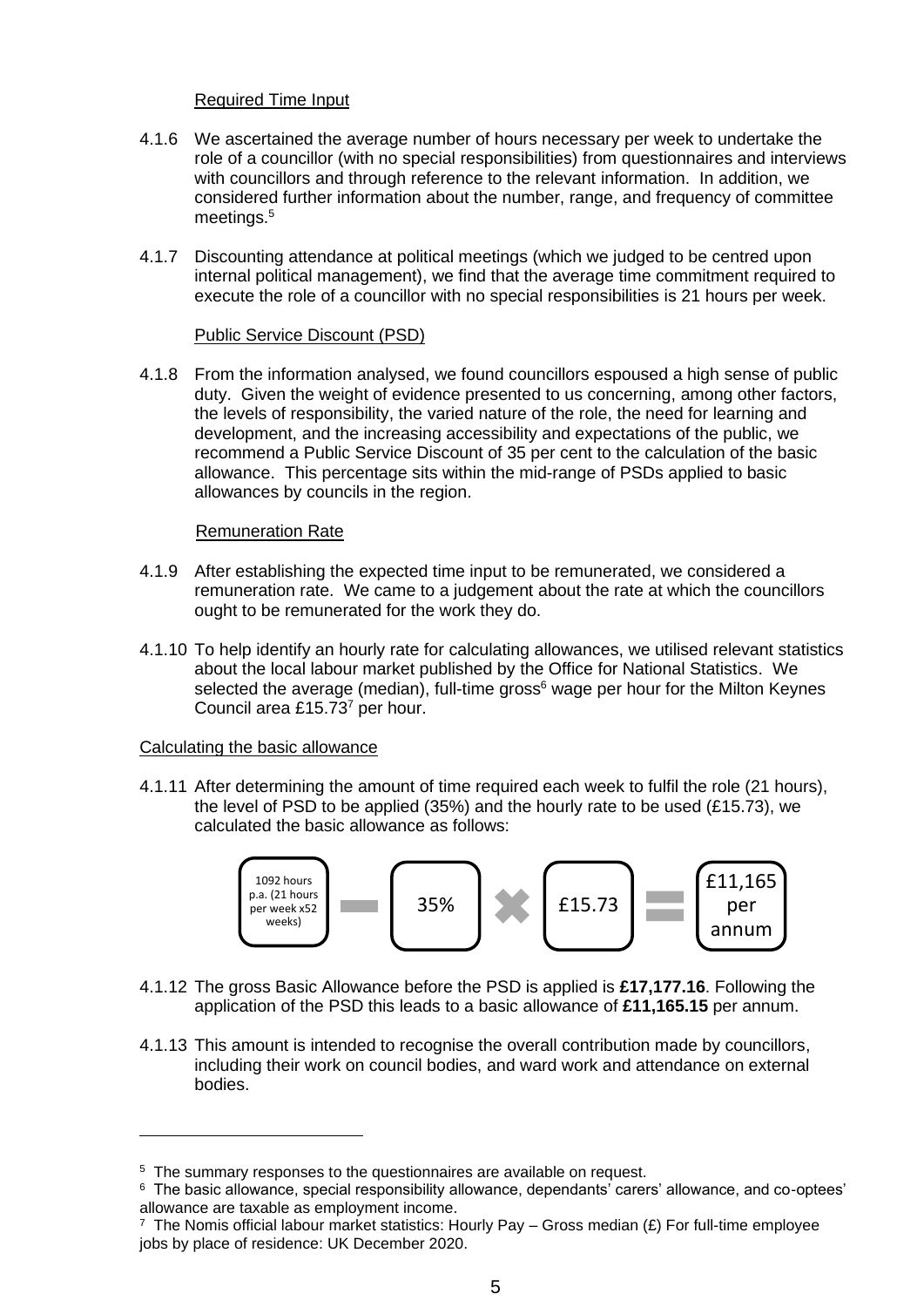4.1.14 We did also note the levels of basic allowance currently allocated by other unitary councils in the South East and part of the Milton Keynes family group of Councils, (see table below and Appendix 3 & 4).

| <b>Council</b>                          | <b>Unitary Councils: Basic</b><br>Allowances $(E)$ 2021 <sup>8</sup> |
|-----------------------------------------|----------------------------------------------------------------------|
| <b>Brighton and Hove City Council</b>   | 13,360                                                               |
| <b>Bedford Council</b>                  | 10,425                                                               |
| <b>Bolton Council</b>                   | 11,644                                                               |
| <b>Bracknell Forest Council</b>         | 8,697                                                                |
| <b>Buckinghamshire Council</b>          | 13,000                                                               |
| <b>Bury Council</b>                     | 8,947                                                                |
| <b>Coventry City Council</b>            | 14,490                                                               |
| Isle of Wight Council                   | 8,001                                                                |
| <b>Kirklees Council</b>                 | 14,002                                                               |
| <b>Luton Council</b>                    | 7,500                                                                |
| <b>Medway Council</b>                   | 10,733                                                               |
| Milton Keynes Council                   | 10,924                                                               |
| Peterborough City Council               | 10,508                                                               |
| <b>Portsmouth City Council</b>          | 11,483                                                               |
| <b>Reading Borough Council</b>          | 8,447                                                                |
| Royal Borough of Windsor and Maidenhead | 8,306                                                                |
| Slough Borough Council                  | 7,779                                                                |
| Southampton City Council                | 13,057                                                               |
| Swindon Council                         | 8,797                                                                |
| <b>Telford Council</b>                  | 9,703                                                                |
| <b>Thurrock Council</b>                 | 9,200                                                                |
| <b>Trafford Council</b>                 | 6,940                                                                |
| <b>Warrington Council</b>               | 8,321                                                                |
| <b>West Berkshire Council</b>           | 7,697                                                                |
| Wokingham Borough Council               | 7,784                                                                |

4.1.15 The Panel wished to ensure the level of basic allowance does not constitute a barrier to candidates from all sections of the community standing, or re-standing, for election as councillors. The Panel was of the view that the 2017 review had begun to make recommendations to ensure that the current basic was in accordance with the principle of fair remuneration and the 2020 review has further enhanced this approach through the introduction of a transparent and clear formula for calculating the Basic Allowance. Such a formula will also assist a future Panel in recommending a Basic Allowance

#### **WE THEREFORE RECOMMEND that the Basic Allowance payable to all members of Milton Keynes Council be £11,165 per annum**

<sup>8</sup> Figures drawn from the South East Employers, Members' Allowances Survey 2021 (October 2021) and the Milton Keynes Council Family Group of Councils.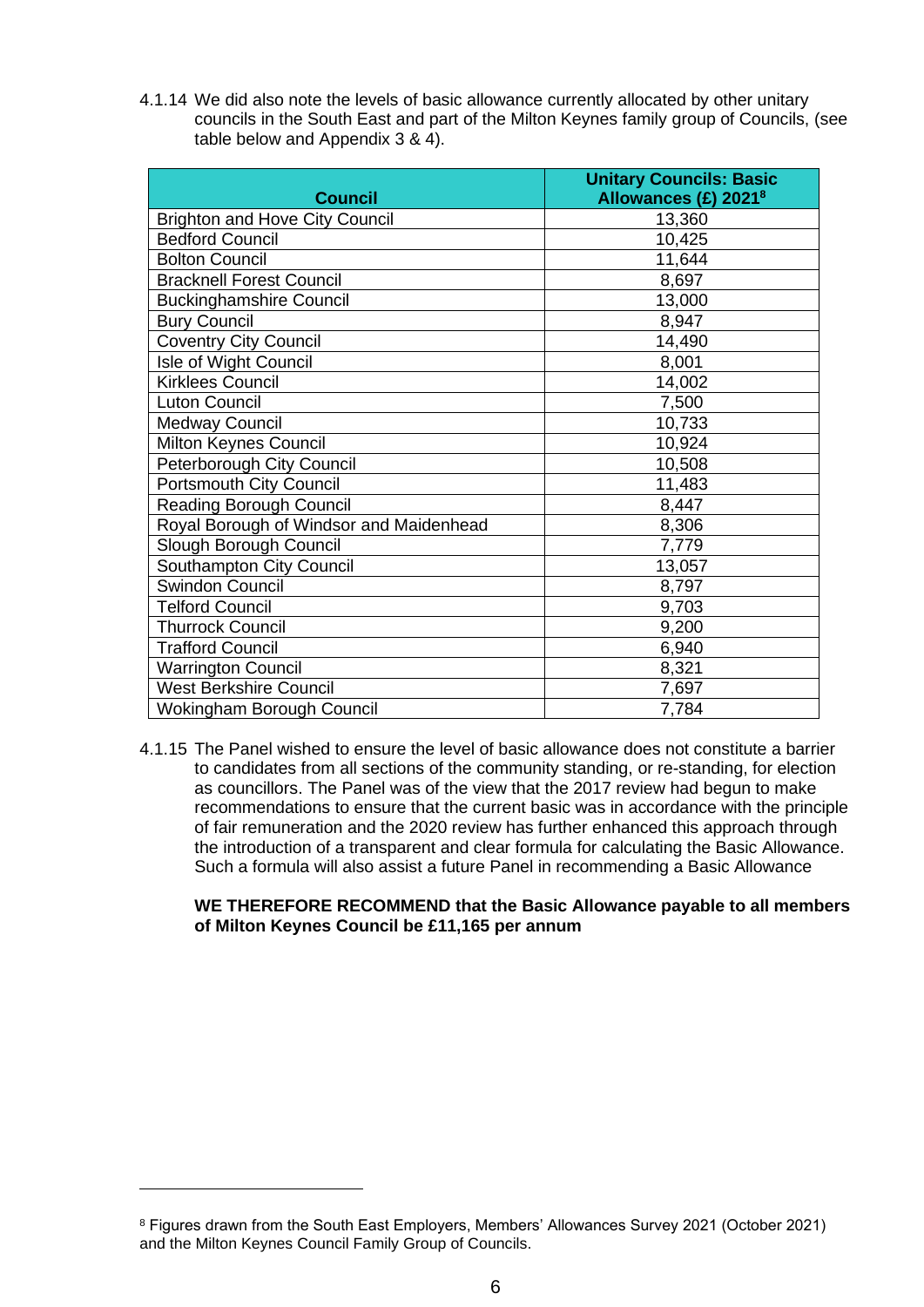# <span id="page-7-0"></span>**4.2 Special Responsibility Allowances (SRAs)**

- 4.2.1 Special Responsibility Allowances are awarded to councillors who perform significant additional responsibilities over and above the roles and expenses covered by the basic allowance. These special responsibilities must be related to the discharge of the council's functions.
- 4.2.2 The 2003 Regulations do not limit the number of SRAs which may be paid, nor do they prohibit the payment of more than one SRA to any one councillor. They do require that an SRA be paid to at least one councillor who is not a member of the controlling group of the Council. As the guidance suggests, if the majority of councillors receive an SRA, the local electorate may rightly question the justification for this.<sup>9</sup>
- 4.2.3 We conclude from the evidence we have considered that the following offices bear *significant* additional responsibilities:
	- Leader of the Council
	- Deputy Leader of the Council
	- Cabinet Members
	- Main Opposition Group Leader
	- Smaller Opposition Group Leader
	- Chair of Scrutiny Management Committee
	- Chairs of Scrutiny Committees
	- Chairs of Task and Finish Groups
	- Chair of Development Control Committee
	- Chair of Licensing Committee
	- Chair of Audit Committee
	- Chair of Standards Committee
	- Chair of a Corporate Parenting Committee
	- Mayor
	- Deputy Mayor
	- Co-Opted Members

### One SRA Only Rule

- 4.2.4 To improve the transparency of the scheme of allowances, we feel that no councillor should be entitled to receive at any time more than *one SRA*. If a councillor can receive more than one SRA, then the public are unable to ascertain the actual level of remuneration for an individual councillor from a reading of the Scheme of Allowances.
- 4.2.5 Moreover, the One SRA Only Rule avoids the possible anomaly of the Leader receiving a lower allowance than another councillor. If two or more allowances are applicable to a councillor, then the higher-valued allowance would be received. The One SRA Only Rule is common practice for many councils. Our calculations for the SRAs are based on this principle, which should be highlighted:

### **WE THEREFORE RECOMMEND that that no councillor shall be entitled to receive at any time more than one Special Responsibility Allowance and that this One SRA Only Rule be adopted into the Scheme of Allowances.**

<sup>&</sup>lt;sup>9</sup> The former Office of Deputy Prime Minister – now the Department for Housing Communities and Local Government, and Inland Revenue, *New Council Constitutions: Guidance on Consolidated Regulations for Local Authority Allowances*, London: TSO, July 2003, paragraph 72.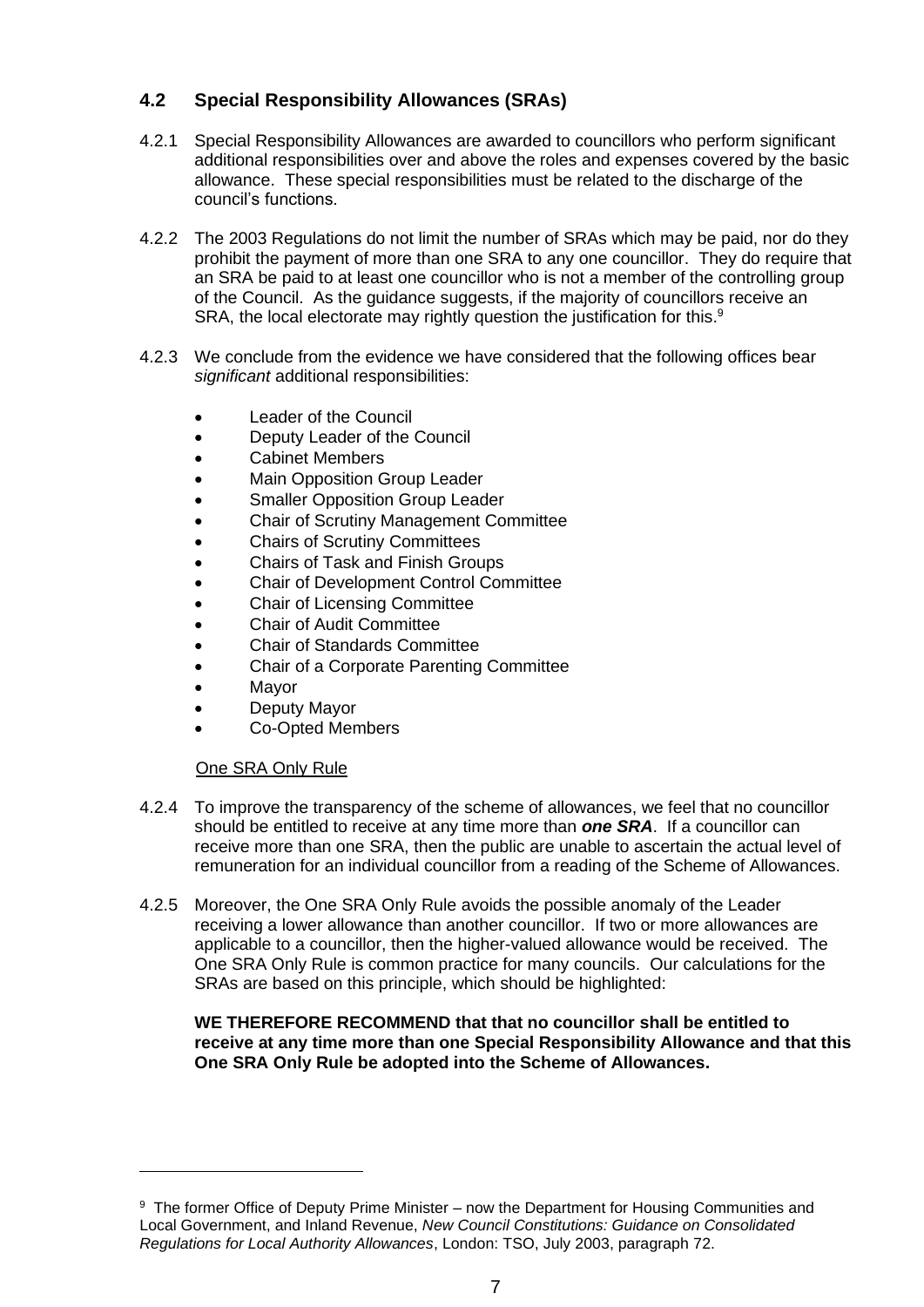The Maximum Number of SRA's Payable

4.2.6 In accordance with the 2006 Statutory Guidance (paragraph 72) the Panel is of the view that the Council should adhere to the principle that no more than 50% of Council Members (30) should receive an SRA at any one time.

### **WE THEREFORE RECOMMEND that the Council should adhere to a maximum number of SRA's payable at any one time that does not exceed 50% of Council Members (28 Members).**

## Calculating SRAs

- 4.2.7 The Panel supported the criteria and formula for calculating the Leader of the Council allowance based on a multiplier of the Basic Allowance; this role carries the most significant additional responsibilities and is the most time consuming.
- 4.2.8 We applied a multiplier of the basic allowance to establish the Leader's SRA. Other SRAs are then valued downwards as a percentage of the Leader's allowance. This approach has the advantage that, when future adjustments to the SRAs are required, changing the Leader's SRA will have a proportionate and easily calculable effect on the other SRAs within the scheme.

We grouped together in Tiers those roles that we judged to have a similar level of responsibility. The outline result of this approach is illustrated in a pyramid of responsibility:



4.24 The rationale for these eight tiers of responsibility are discussed below.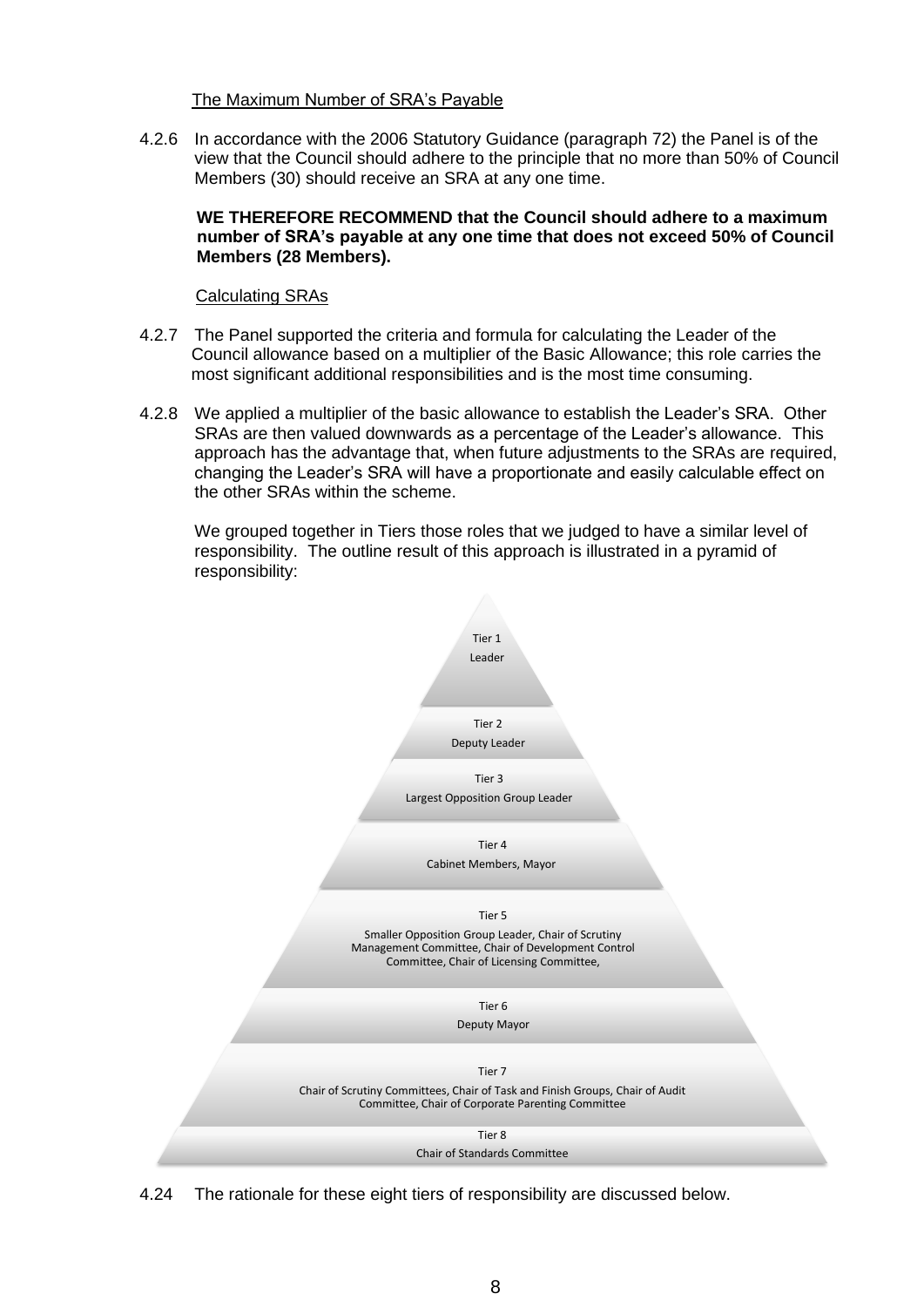### Leader (Tier One)

- 4.2.9 The Council elects for a four-year term of office a Leader who is ultimately responsible for the discharge of all executive functions of the Council. The Leader is the principal policy maker and has personal authority to determine delegated powers to the rest of the Cabinet. The Leader is also responsible for the appointment (and dismissal) of members of the Cabinet and their respective areas of responsibility.
- 4.2.10 The multiplier we applied to calculate the Leader's SRA is 300% (3 x times) the basic allowance. If the recommended option of a basic allowance with a PSD of 35% is adopted, this results in a Leader's Allowance of £33,495.

#### **WE RECOMMEND that the Leader of the Council should receive a Special Responsibility Allowance of 300% of the basic allowance, £33,495.**

#### Deputy Leader (Tier Two)

4.2.11 The Deputy Leader usually acts on the Leader's behalf in their absence. From the information we gathered, we continue to consider this additional responsibility should be reflected in the level of allowance. Therefore, we recommend the Deputy Leader's SRA be set at 50% of the Leader's SRA. If our recommendations concerning the basic allowance and the Leader's SRA are adopted, this results in an allowance of £16,748.

### **WE RECOMMEND that the Deputy Leader receive a Special Responsibility Allowance of 50% of the Leader's Allowance, £16,748.**

#### Main Opposition Group Leader (Tier Three)

- 4.2.12 From the evidence gathered, including questionnaire responses, face to face interviews and the Council's Role Profiles, we consider the Main Opposition Group Leader to be a significant role and the 2003 Regulations require that the Main Opposition Group Leader receive a Special Responsibility Allowance. The Leader of the Main Opposition Group has to both ensure democratic accountability and the holding to account of the administration but also manage and develop a Group of significant size.
- 4.2.13 Currently the Main Opposition Group Leader receives a Special Responsibility Allowance based on a per Group Member basis, currently £658 per Member. The Panel was of the view that the SRA for the Main Opposition Group Leader should be calculated on the same basis as the other SRA's, a percentage of the Leader's Allowance. Based on the size and complexity of the role the Panel is of the view that the Main Opposition Group Leader should receive an allowance of 45% of the Leader's Allowance, £15,073.

### **WE RECOMMEND that the Main Opposition Group Leader receive a Special Responsibility Allowance of 45% of the Leader, £15,073**.

#### Cabinet Members and Mayor (Tier Four)

4.2.14 Cabinet Members appointed by the Leader of the Council have significant delegated decision-making responsibilities and currently the Cabinet Member Special Responsibility Allowances are based on a pool that is currently capped at a total of £68,666 for Cabinet Members excluding the Leader and Deputy Leader. The 'Pool' cap based on a current six Cabinet Members leads to an allowance of £9,809 per Cabinet Member. However, if the Leader was minded to introduce further Cabinet roles (Maximum of eight Cabinet Members) to respond to new and growing Local Government responsibilities then the 'Pool' cap will lead to the current Cabinet Members allowances been reduced.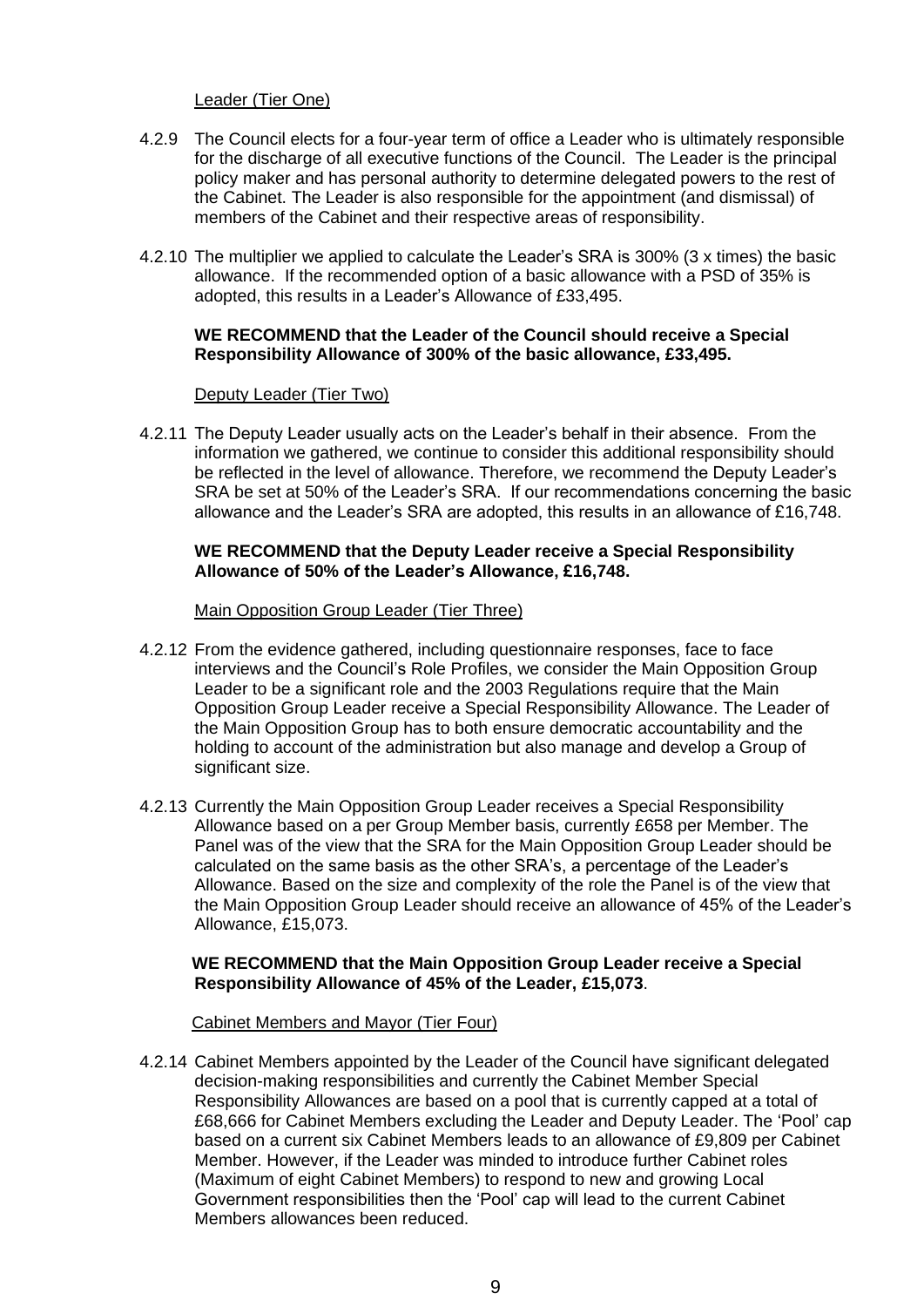4.2.15 The panel was of the view that the current 'Pool' approach to calculating the SRA's for Cabinet Members should be replaced with the same criteria as used for calculating the other SRA's namely a percentage of the Leader's Allowance. The Panel was of the view that this will provide the Leader with greater flexibility to appoint a Cabinet that is best able to respond to the current and future challenges. The panel is therefore of the view that the Special Responsibility Allowance for a Cabinet Member should be 35% of the Leader's Allowance, £11,723.

#### **WE RECOMMEND that a Cabinet Member should receive an allowance of 35% of the Leaders Allowance, £11,723.**

- 4.2.16 The role of Mayor is highly visible across the Council area and undertakes a high number of civic engagements that raise the profile of the Council. The current Mayoral Allowance is in line with that paid to Cabinet Members. The Panel was of the view that the Mayoral Allowance should continue to be at the same rate as a Cabinet Member. We therefore recommend that the role of Mayor continue be recognised at Tier Four and receive an allowance of £11,723, 35% of the Leader's Allowance.
- 4.2.16 The Panel was also of the view that in line with all the other Special Responsibility Allowances the Allowance for both the Mayor and Deputy Mayor should be paid on a monthly basis rather than in two equal instalments in June and November.

 **WE RECOMMEND that the Mayor should continue to receive an allowance in line with the recommendation for a Cabinet Member, 35% of the Leader's allowance, £11,723. WE ALSO RECOMMEND that the allowance for the Mayor and Deputy Mayor should be paid on a monthly basis in line with all the other Special Responsibility Allowances rather than in two equal instalments.**

Smaller Opposition Group Leader, Chair of Scrutiny Management Committee, Chair of Development Control Committee and Chair of Licensing Committee (Tier Five)

- 4.2.17 The Leaders of Smaller Opposition Groups continue to be a role of significant importance and the Panel was therefore of the view that the Leader of the Smaller Opposition Group should receive a Tier Five allowance, 25% of the Leader's Allowance, £8,374. In line with the recommendation made for the SRA for the Main Opposition Group Leader the Panel recommend that the allowance should now be expressed as a percentage of the Leader's Allowance rather than the current position of being based on the number of Members in each group (£658 per Group Member). However, the Panel were also of the view that in order to qualify for a Smaller Opposition Group Leader SRA, the Group size should comprise a minimum of 15% of the Council membership, which is currently 9 Councillors.
- 4.2.18 The Panel was of the view that Overview and Scrutiny continues to be a pivotal part of the Council's governance arrangements in ensuring internal and external accountability and holding the Cabinet to account. Statutory Guidance published by the then Department for Housing Communities and Local Government further strengthened the role and profile of overview and scrutiny, and this will be reflected in Milton Keynes Council. The Panel therefore recommends that the Chair of the Overview and Scrutiny Management Committee should receive a Tier Five allowance, 25% of the Leader's Allowance, £8,374.
- 4.2.19 The Development Control Committee continues to have a high impact across the Council area and has a high workload that includes regular site visits and a high number of meetings. The Panel therefore recommends that the Chair of the Development Control Committee should receive a Tier Five allowance, 25% of the Leader's Allowance, £8,374.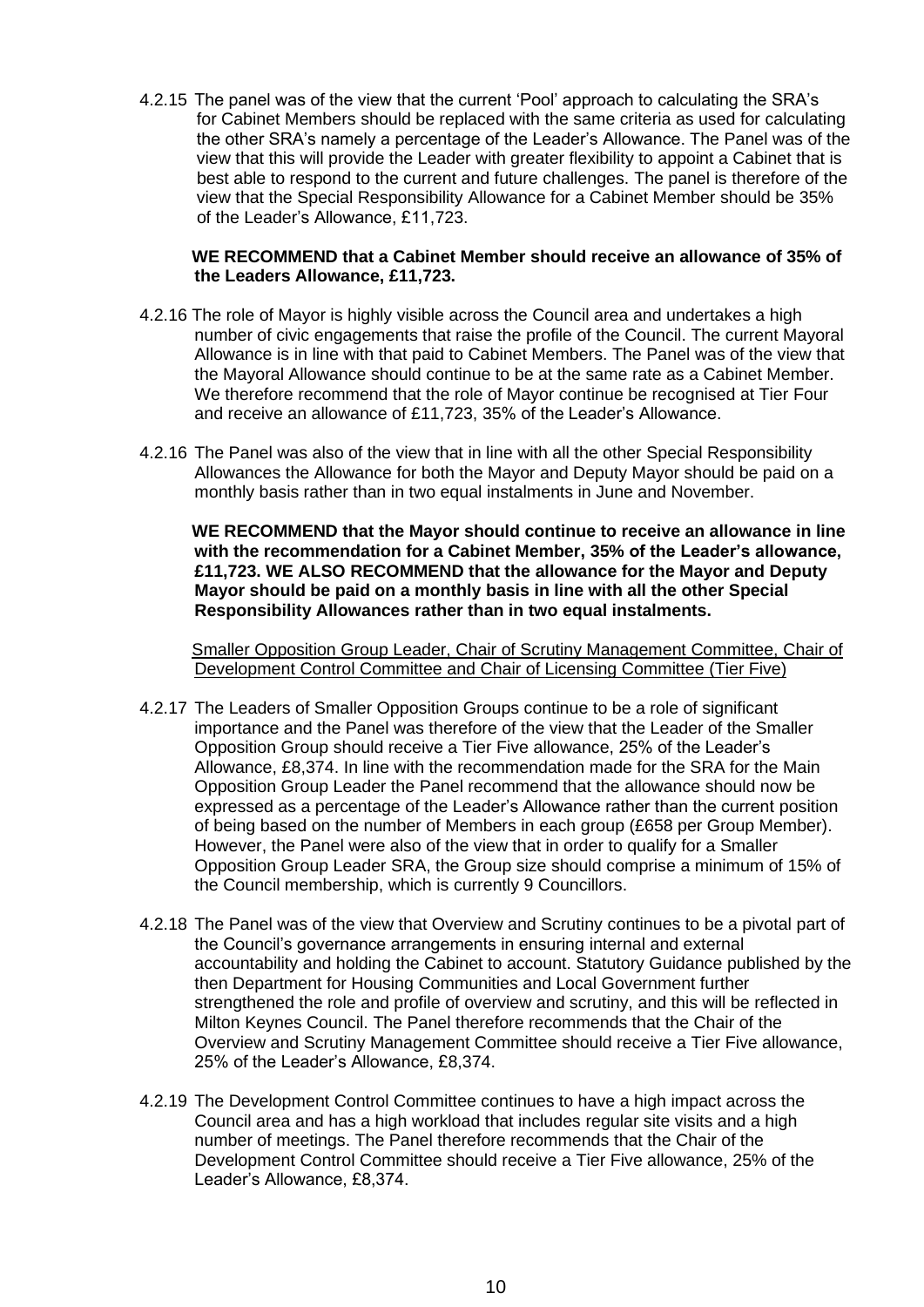4.2.20 The Panel was made aware that the number and frequency of meetings of the Licensing and Regulatory Committee have reduced over the last year's. However, Special Responsibility Allowances are not based only on the frequency of meetings but also, on the complexity of the role. The Panel therefore recommends that the Special Responsibility Allowance for the Chair of the Licensing and Regulatory Committee should also be a Tier Five allowance, 25% of the Leader's Allowance, £8,374.

**WE RECOMMEND that the Smaller Opposition Group Leader (subject to the size of the Group comprising 15% of the Council membership), the Chair of the Overview and Scrutiny Management Committee, Chair of the Development Control Committee and Chair of the Licensing Committee should all receive a Tier Five Allowance, 25% of the Leader's Allowance, £8,374.**

#### Deputy Mayor (Tier Six)

4.2.21 The role of Deputy Mayor like that of the Mayor continues to be a high-profile role that has a significant impact across the Council area and a high workload based on the number and frequency of civic engagements. The Panel is of the view that the role of Deputy Mayor should continue to receive an allowance based on 50% of the Mayoral Allowance, £5,862.

### **WE RECOMMEND that the Deputy Mayor continues to receive a Tier Six Allowance, 50% of the recommended Mayoral Allowance, £5,862.**

Chair of Scrutiny Committees, Chair of Task and Finish Groups, Chair of Audit Committee and Chair of a Corporate Parenting Committee (Tier Seven).

- 4.2.22 Like the Overview and Scrutiny Management Committee the Panel was of the view that the Scrutiny Committees had a highly important role in ensuring accountability, reviewing and developing policy; and this importance should be reflected in the allowance for the Chair of the Scrutiny Committees. The Panel was therefore of the view that the Chair of the Scrutiny Committees should receive a Tier Seven allowance, 15% of the Leader's Allowance, £5,024.
- 4.2.23 The Panel also recognised the importance of the Task and Finish Groups in undertaking in-depth reviews and investigations in respect of issues deemed of high importance by both councillors, partners and the public. The Panel is therefore of the view that the Chairs of the Task and Finish Groups should receive a pro rata (depending on the length of time the Group is in place) Tier Seven allowance, 15% of the Leader's Allowance, £5,024.
- 4.2.24 The Audit Committee was recognised as a high-profile committee that had a key role in terms of financial management and effective governance. The Panel was of the view that the Chair should continue to receive a Special Responsibility Allowance but that this allowance should be in line with roles such as Chair of a Scrutiny Committee. The Panel therefore recommends that the Chair of Audit Committee should receive a Tier Seven allowance, 15% of the Leader's Allowance, £5,024.
- 4.2.25 The Chair of the Corporate Parenting Panel does not currently receive a Special Responsibility Allowance despite the high workload and external impact of the role. The role of corporate parent is a key but often not well recognised role and currently the Panel is not recognised as a formal committee within the governance structure of the Council. During the interviews and within the responses to the questionnaire the important role of the Chair of the Corporate Parenting Panel was highlighted. Only few comparative Councils e.g., Peterborough City Council recognise the role of the Chair of a Corporate Panel/Committee through an allowance. However, the Panel was of the view that the role of Chair of the Corporate Parenting Panel should receive a Tier Seven Special Responsibility Allowance, 15% of the Leader's Allowance, £5,024.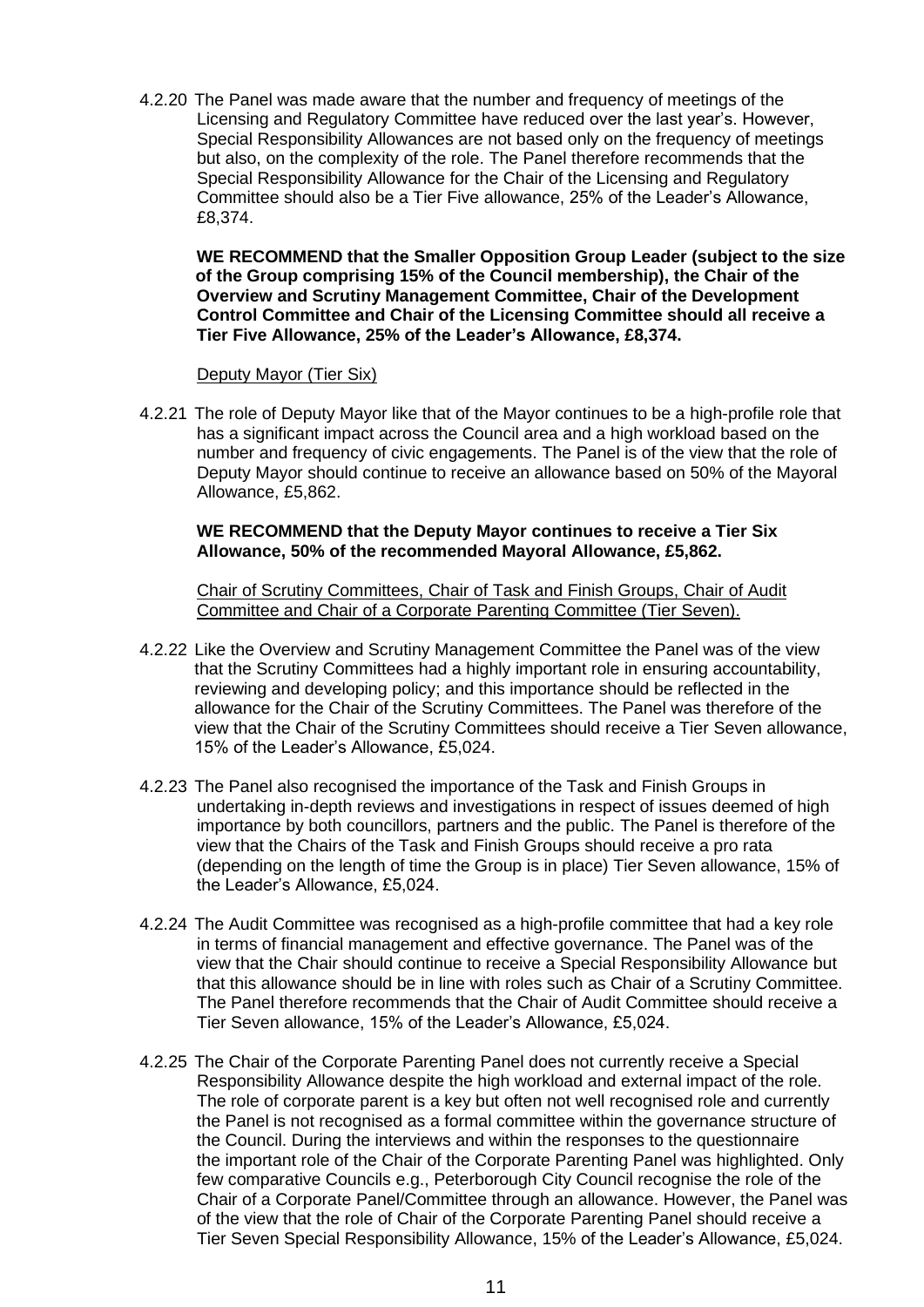**WE RECOMMEND that the Chair of the Scrutiny Committees, Chair of the Task and Finish Groups, Chair of the Audit Committee and Chair of the Corporate Parenting Panel should receive a Tier Seven allowance, 15% of the Leader's Allowance, £5,024. In respect of the allowance for the Chair of the Task and Finish Groups the allowance will be on a pro-rata basis, depending on the length of time the Group is in place.**

Chair of Standards Committee (Tier Eight)

4.2.26 The Panel recommends that the Chair of the Standards Committee receive a Tier Eight allowance, 10% of the Leader's Allowance, £3,340.

### **WE RECOMMEND that the Chair of the Standards Committee receive a Tier Eight allowance, 10% of the Leader's Allowance, £3,340.**

## <span id="page-12-0"></span>**4.3 Co-optees'/ Independent Persons Allowance**

4.3.1 An IRP may recommend the payment and level of an allowance for those who serve on the committees or sub-committees of a Council but are not members of the Council. We recognise that in so doing, an element of the contribution made by the cooptees/Independent Persons should be voluntary. We therefore continue to recommend that co-optees of the Council are entitled to an allowance plus travel, subsistence and other expenses in accordance with the scheme applicable to councillors.

**WE RECOMMEND that the Co-optees should continue to receive an allowance of £640 per annum. The role will also receive travel, subsistence and other expenses in accordance with the scheme applicable to councillors.**

## <span id="page-12-1"></span>**4.4 Travelling and Subsistence Allowance**

4.4.1 A scheme of allowances may provide for any councillor to be paid for travelling and subsistence undertaken in connection with any of the duties specified in Regulation 8 of the 2003 Regulations (see paragraph 5.10). Similarly, such an allowance may also be paid to co-opted/Independent Persons of a committee or sub-committee of the Council in connection with any of those duties, provided that their expenses are not also being met by a third party.

**WE RECOMMEND that travelling and subsistence allowance should be payable to councillors and co-optees in connection with any approved duties. The amount of travel and subsistence payable shall continue to be at the maximum levels payable to council staff in line with HM Revenue and Customs' rates. We propose no changes to the current travel and subsistence allowances. WE FURTHER RECOMMEND that a travel allowance for electric vehicles should be introduced based on the HM Revenue and Customs' rate of 45p per mile. Finally, a bicycle allowance should also be approved, and both these new rates should be promoted to Councillors.**

## <span id="page-12-2"></span>**4.5 Child and Dependant Carers' Allowance**

4.5.1 The child and dependant carers' allowance should ensure that potential candidates are not deterred from standing for election and should enable current councillors to continue despite any change in their personal circumstances. The current scheme awards reimbursement for Child Care at the rate of the National Living Wage and more specialist care is a rate of £10 per hour, the cost of a Milton Keynes Council Home Help Carer. The current scheme also limits any claim up to a maximum of five hours when undertaking Approved Councillor duties.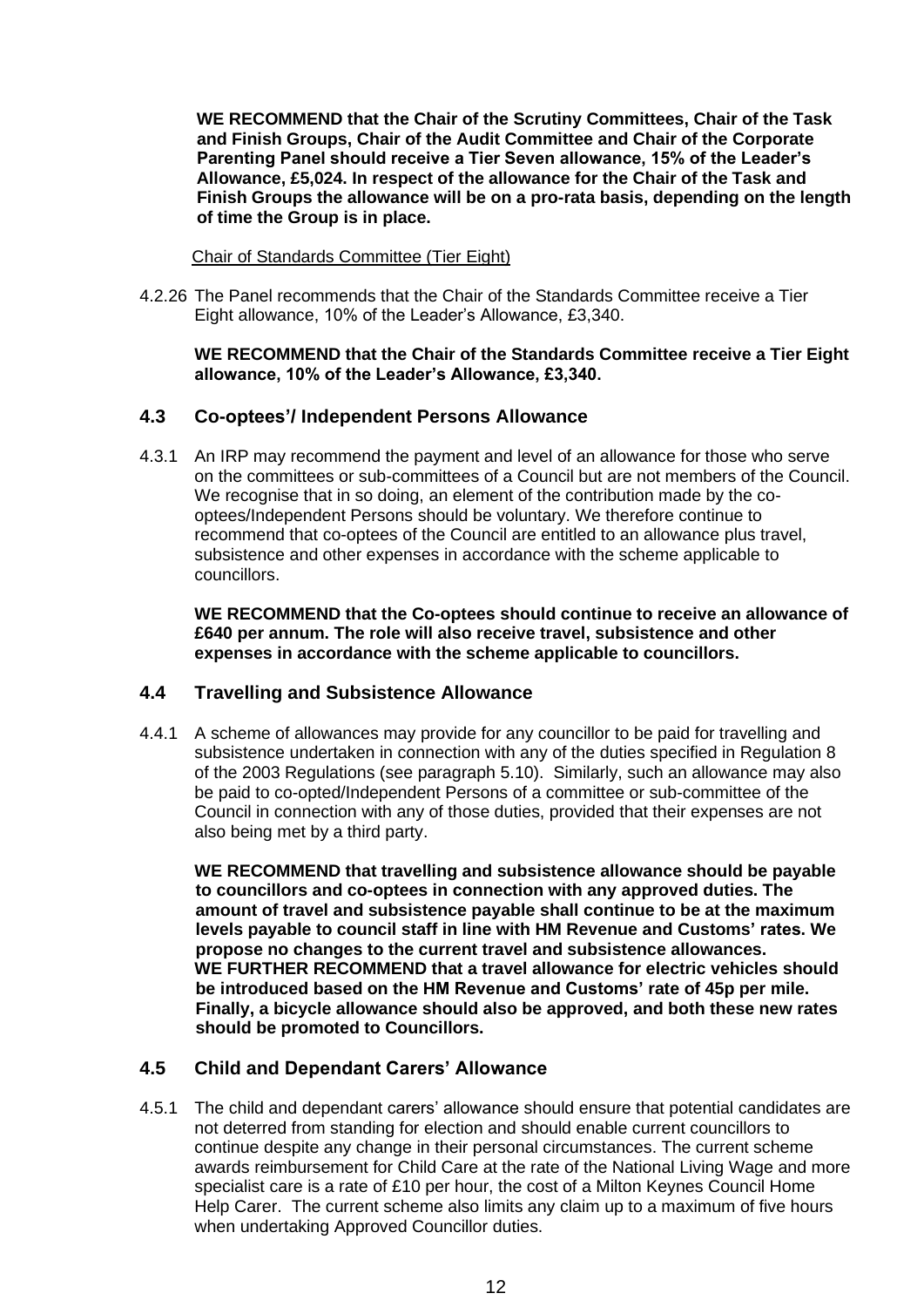4.5.2 The Panel is of the view that the Child and Dependant Carers' Allowance should continue to be reimbursed at two rates for basic Childcare and more specialist care. With regards to childcare the Panel recommends that this should be linked to the Real Living Wage as recommended by the Living Wage Foundation, currently £9.50 per hour. This is a single rate that replaces the age-related criteria in the current scheme. With regard to more specialist care the Panel is of the view that this should be reimbursed at the actual cost incurred by the councillor upon production of receipts. In respect of specialist care provision medical evidence that this type of care provision is required should also be provided and approved by an appropriate officer of the Council. The panel further recommends that the five-hour maximum claim in any twenty-four-hour period is removed.

**WE THEREFORE RECOMMEND that the Child and Dependant Carers' Allowance should be based on two rates childcare and specialist care. The childcare rate should be linked to the Real Living Wage as recommended by the Living Wage Foundation, currently £9.50 per hour (reviewed on an annual basis). Specialist care should and be based at cost upon production of receipts and in the case of specialist care a requirement of medical evidence that this type of care be required, the allowance should have no daily or monthly maximum claim when undertaking Approved Councillor Duties.**

 **WE ALSO RECOMMEND that the Council should actively promote the allowance to prospective and new councillors both before and following an election. This may assist in supporting greater diversity of councillor representation.**

## <span id="page-13-0"></span>**4.6 Parental Leave**

- 4.6.1 There is no uniform national policy to support councillors who require parental leave for maternity, paternity, or adoption leave. According to the Fawcett Society (Does Local Government Work for Women, 2018) a '*lack of maternity, paternity provision or support' is a real barrier for women aged 18-44 to fulfil their role as a councillor*.
- 4.6.2 We are of the view that support should be provided for parental leave although we do not wish to stipulate an exact policy/procedure. The Panel is aware that the Local Government Association (Labour Group) has developed a model policy that has been adopted by a growing number of councils across the southeast region.
- 4.6.3 There is no legal right to parental leave of any kind for people in elected public office. However, as a way of improving the diversity of Councillors, the Panel would recommend that the Members' Allowance Scheme should be amended to include provisions that clarify that:
	- All Councillors shall continue to receive their Basic Allowance in full for a period up to six months in the case of absence from their Councillor duties due to leave relate to maternity, paternity, adoption shared parental leave or sickness absence
	- Councillors entitled to a Special Responsibility Allowance shall continue to receive their allowance in full for a period of six months, in the case of absence from their Councillor duties due to leave related to maternity, paternity, adoption, shared parental leave or sickness absence
	- Where for reasons connected with sickness, maternity leave, adoption leave, paternity leave or shared parental leave a Councillor is unable to attend a meeting of the Council for a period of six months, a dispensation by Council can be sought in accordance with Section 85 of the Local Government Act 1972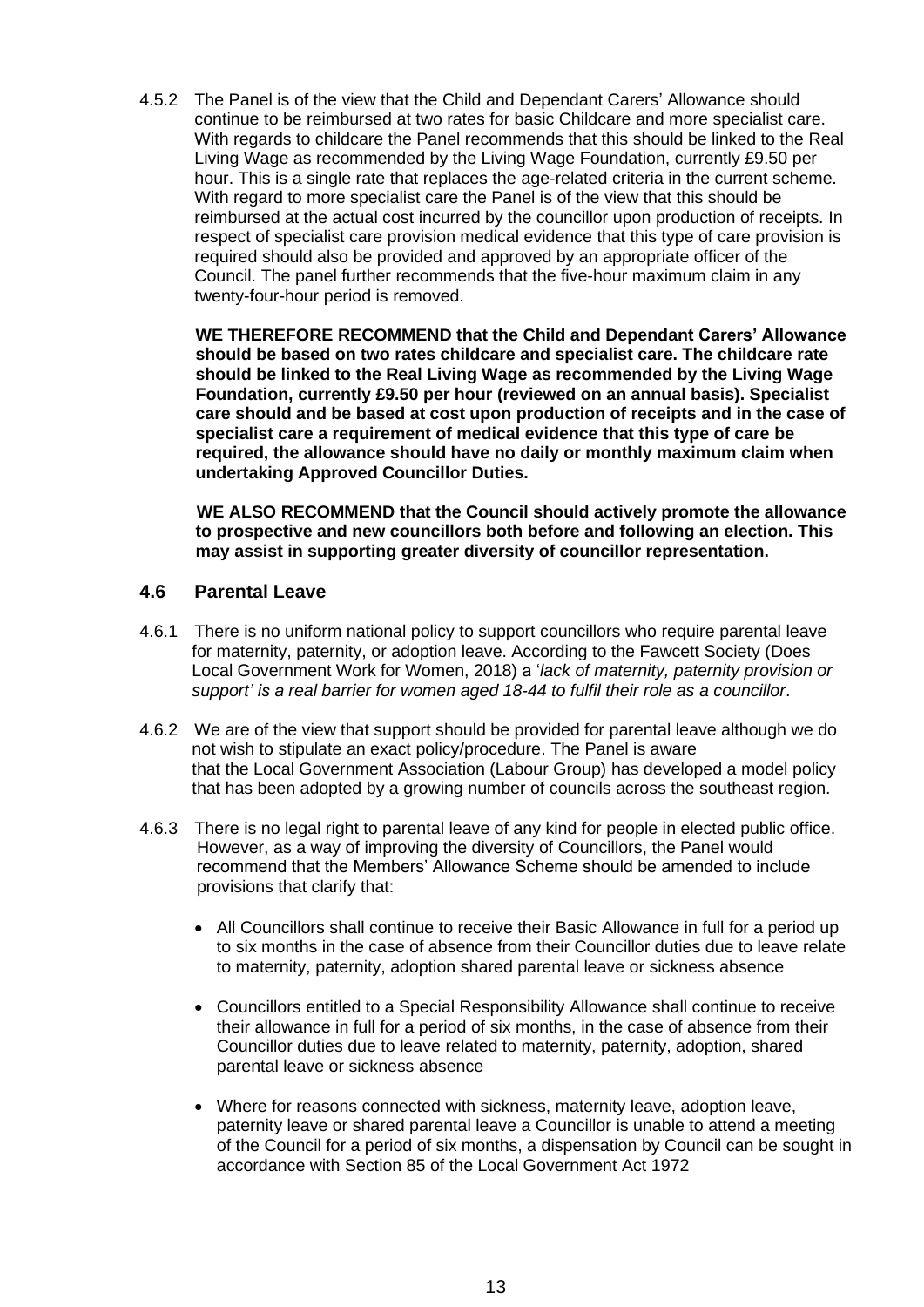- If a replacement to cover the period of absence under these provisions is appointed by Council or the Leader (or in the case of a party group position the party group) the replacement shall be entitled to claim a Special Responsibility Allowance pro rata for the period over which the cover is provided.
- If a Councillor stands down, or an election is held during the period when a Councillor is absent due to any of the above and the Councillor is not re-elected or decides not to stand down for re-election, their Basic Allowance any Special Responsibility Allowance will cease from the date they leave office.
- 4.6.4 The Panel is conscious that these provisions do not replicate the LGA policy, but that policy introduces elements that are more akin to employees which in terms of employment legislation does not include Councillors. We feel that our recommendations more simply and adequately reflect the situation relating to Councillors and clarify for them what they can expect. Councillors however may wish to further develop the above recommendations so that they reflect the LGA (Labour Group) policy.
- 4.6.5 The Panel was aware that in July 2019 a decision was taken on Parental Leave Policies for Councillors and that it was recommended that a cross party working group be established to create and agree a parental leave policy and the Panel supports this approach.
- 4.6.6 The Panel would also like to thank the representation undertaken by members of the Fawcett Society and the information and documents provided that assisted the Panel In its recommendations.

 **WE RECOMMEND that the approach outlined is adopted as a basis of a policy to support parental leave for councillors. Should a policy on Parental Leave for Councillors be approved it should be actively promoted to prospective and current Councillors alongside the Dependants' Carers Allowance. This should form part of a wider 'Be A Councillor' (LGA led initiative) programme led by the Council and supported by political groups; to enhance and further increase the diversity of councillor representation.**

## <span id="page-14-0"></span>**4.7 Indexing of Allowances**

4.7.1 A scheme of allowances may make provision for an annual adjustment of allowances in line with a specified index. The present scheme makes provision for the basic allowance, the special responsibility allowances and Co-optees allowance to be adjusted annually at a rate of 2%. Increasingly, Councils are taking the approach that the increase should be in line with staff salaries. However, the negotiations relating to staff pay increases, often take well into the financial year in question.

**WE RECOMMEND that the basic allowance, each of the SRAs and the Co-optees' Allowance be increased annually from April 2023 for a period of up to three years, in line with the percentage increase in staff salaries, from the previous financial year. After this period, the Scheme shall be reviewed again by an independent remuneration panel.**

### <span id="page-14-1"></span>**4.8 Revocation of current Scheme of Allowances / Implementation of new Scheme**

4.8.1 The 2003 Regulations provide that a scheme of allowances may only be revoked with effect from the beginning of a financial year, and that this may only take effect on the basis that the authority makes a further scheme of allowances for the period beginning with the date of revocation.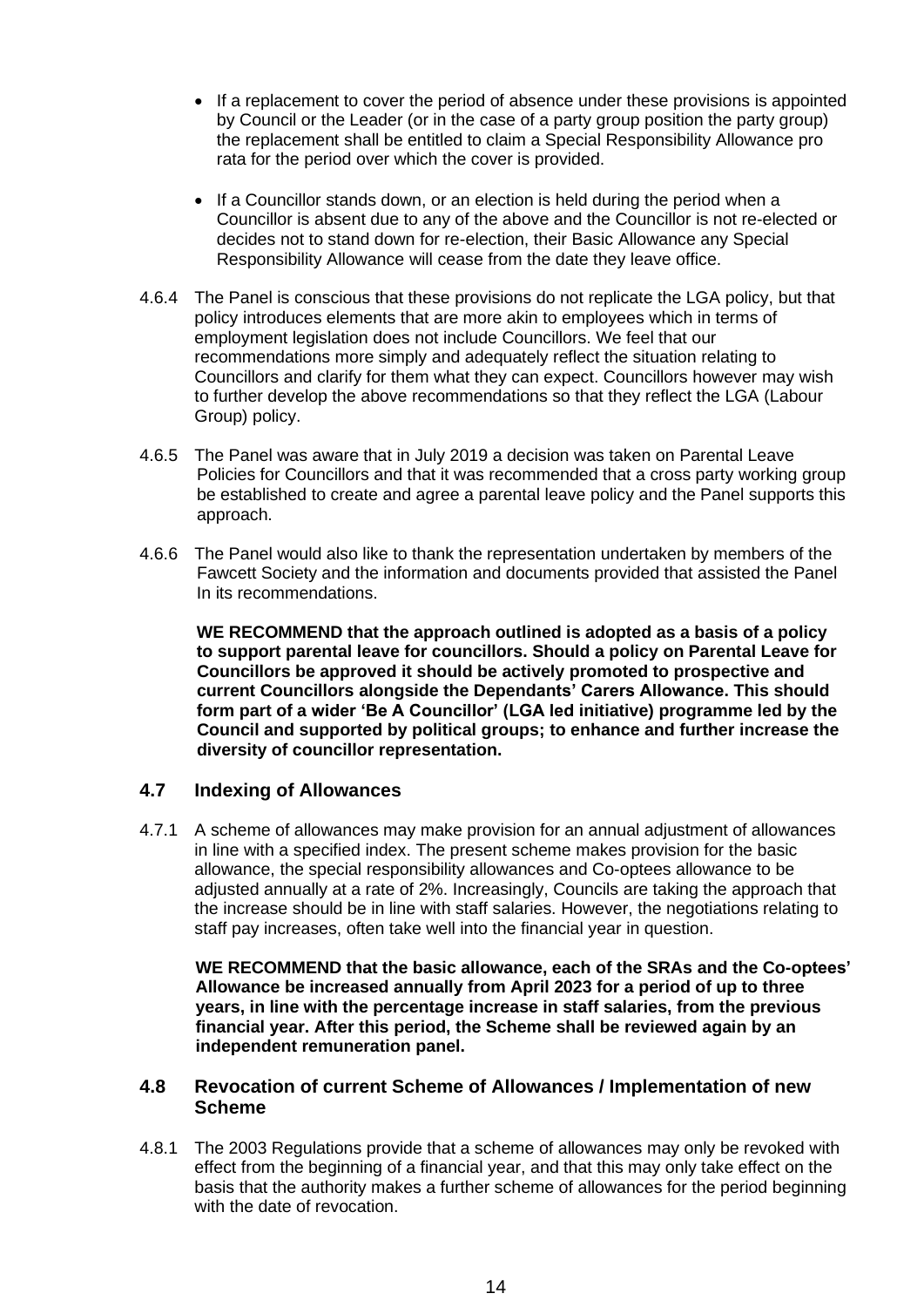**WE THEREFORE RECOMMEND that the new scheme of allowances to be agreed by the Council be implemented with effect from the beginning of the 2022/23 municipal year, at which time the current scheme of allowances will be revoked.**

## <span id="page-15-0"></span>**5. OUR INVESTIGATION**

### <span id="page-15-1"></span>**5.1 Background**

- 5.1.1 As part of this review, a questionnaire was issued to all councillors to support and inform the review. Responses were received from 14 of the 57 current councillors (25% response). The information obtained was helpful in informing our deliberations.
- 5.1.2 We interviewed ten current councillors using a structured questioning process. We also interviewed two members of the Fawcett Society. We are grateful to all our interviewees for their assistance.

## <span id="page-15-2"></span>**5.2 Councillors' views on the level of allowances**

5.2.1 A summary of the councillors' responses to the questionnaire are attached as Appendix 2.

## <span id="page-15-3"></span>**6. APPROVED COUNCILLOR DUTIES**

6.1.1 The Panel reviewed the recommended duties for which allowances should be payable and recommend that no changes be made.

### **WE THEREFORE RECOMMEND: That no changes are made to the Approved Duties as outlined in the Members' Allowance Scheme.**

 Mark Palmer (Chair of the Independent Remuneration Panel) Development Director, South East Employers November 2021